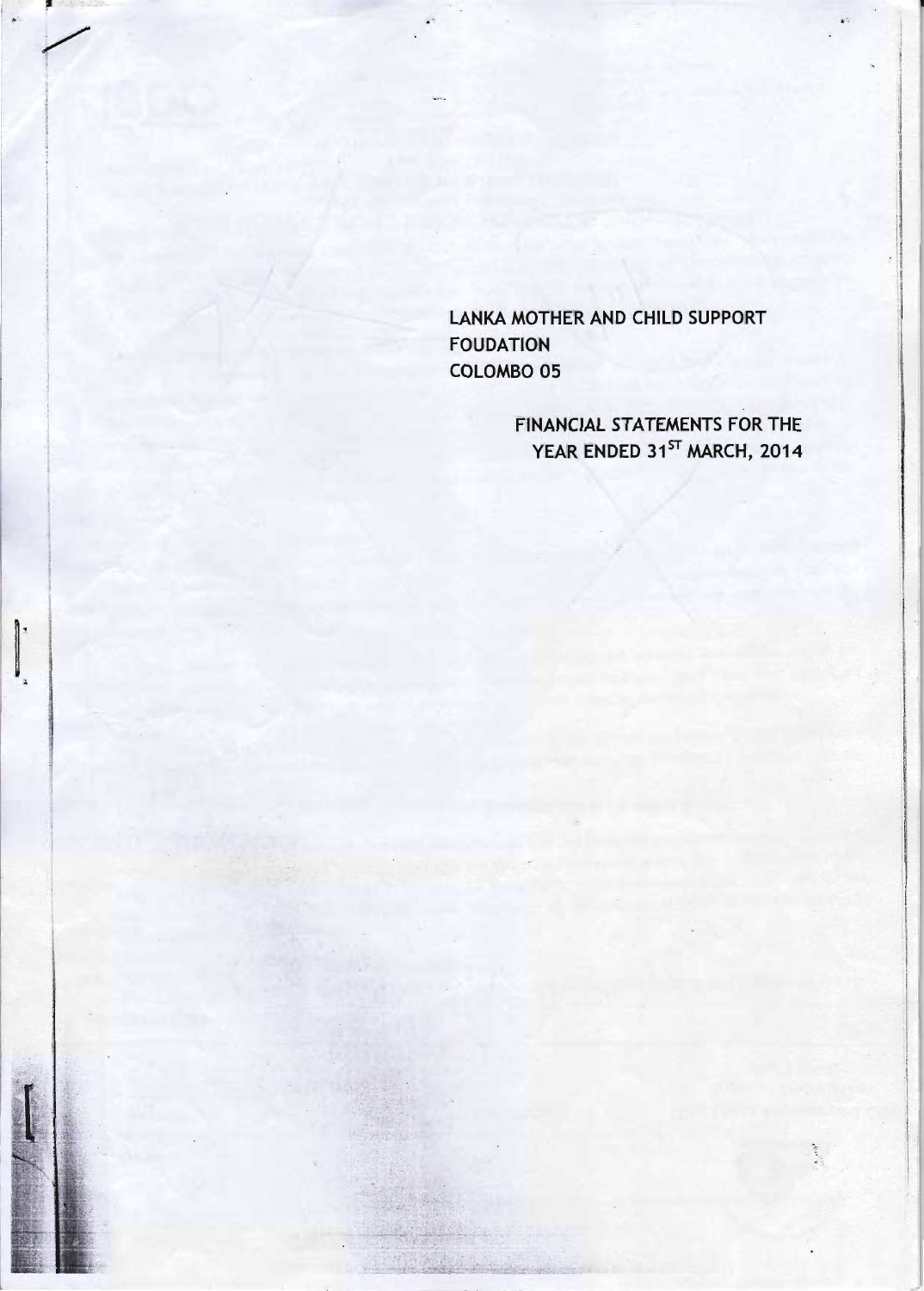

Tet : +94-11-2421878-79<br>  $\bullet$  +94-11-2387002-03<br>
Fax : +94-11-2336064<br>
E-mail : bdopartners@bdo.lk<br>
Website : www.bdo.lk +94-11-2387002-03 Fax : +94-11-2336064<br>E-mail : bdopartners@bd bdopartners@bdo.lk Website : www.bdo.lk

Chartered Accountants "Charter House" 65/2, Sir Chittampalam A Gardiner Mawatha Colombo<sub>02</sub> Sri Lanka

 $\mathbf{r}$ 

# INDEPENDENT AUDITOR'S REPORT TO THE MEMBERS OF LANKA MOTHER AND CHILD SUPPORT FOUNDATION

### Report on the Financial Statements

We have audited the financial statements of Lanka Mother and Child Support Foundation, which comprise the Statement of Financial Position as at  $31<sup>st</sup>$  March, 2014 the Statement of Comprehensive Income, Statement of Changes in Reserves and Statement of Cash Flows for the year then ended, and a summary of significant accounting policies and other explanatory notes as set out on pages 05 to 09.

## Member's Responsibitity for the Financial Statements

Members are responsibte for the preparation and fair presentation of these financiat statements in accordance with sri Lanka statement of Recommended practice for Not-for-profit organizations issued by the Institute of Chartered Accountants of Sri Lanka (SL - SoRP - NPO). This responsibility includes: designing, imptementing and maintaining internat controt retevant to the preparation and fair presentation of financiat statements that are free from materiat misstatement, whether due to fraud or error; setecting and applying appropriate accounting policies; and making accounting estimates that are reasonable in the circumstances.

Scope of Audit and Basis of Opinion<br>Our responsibility is to express an opinion on these financial statements based on 0 Our responsibility is to express an opinion on these financial statements based on our audit. We conducted our audit in accordance with sri Lanka Auditing Standards. Those standards require that we ptan and perform the audit to obtain reasonabte assurance whether the financial statements are free from materiat misstatement.

An audit includes examining, on a test basis, evidence supporting the amounts and disclosures in the financial statements. An audit also includes assessing the accounting principles used and significant estimates made by management, as well as evaluating the overall financial statement presentation.

We have obtained all the information and explanations which to the best of our knowledge and belief were necessary for the purposes of our audit. we therefore betieve that our audit provides a reasonabte basis for our opinion.

Jpinion<br>n our opinion, so far as appears from our examination, the organization maintained proper accounting records for the year ended 31st March, 2014 and the financial statements give a true and fair view of the organization's financial position as at 31<sup>st</sup> March, 2014 and its financial performance and cash flows for the year then ended in accordance with Sri Lanka Statement of Recommended Practice for Not-for-Profit Organizations. (51- SoRP - NPO)

eport on Oth<mark>er Legal and Regulatory Requirements</mark><br>hese financial statements also comply with the requirements of Soction 151(2) of t hese financial statements also comply with the requirements of Section 151(2) of the Companies Act No. 07 of 2007.

CHARTERED ACCOUN<br>Colombo Colombo '' ''''''''''''''''''''''''''<br>.. SM/rr

BDO Partners, a Sri Lankan Partnership, is a member of BDO International Limited, a UK company limited by guarantee, and forms part of the international BDO network of<br>independent member firms.

:..ai,.:ii=::r!;-t':-'j.':r-:::i:fi-'::";n1:''i'r"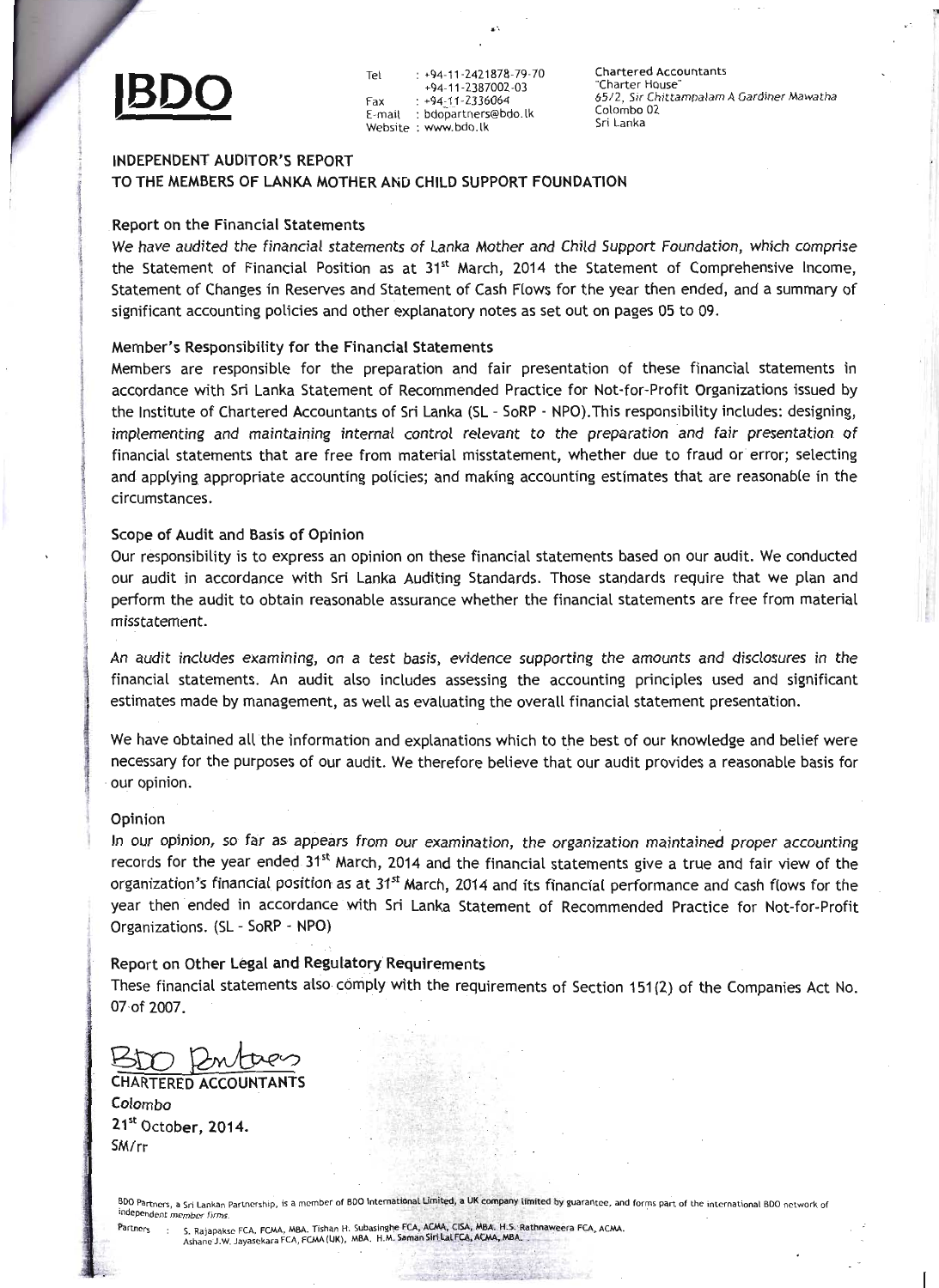# LANKA MOTHER AND CHILD SUPPORT FOUNDATION STATEMENT OF COMPREHENSIVE INCOME FOR THE YEAR ENDED 31ST MARCH, 2014

|                                                    |             | 2013/2014  | 2012/2013 |
|----------------------------------------------------|-------------|------------|-----------|
|                                                    | <b>Note</b> | Rs.        | Rs.       |
| <b>Operating Income</b>                            |             |            |           |
| <b>Grants-Unrestricted Funding</b>                 |             | 452,275    | 268,660   |
| <b>Operating Expenses</b>                          |             |            |           |
| Direct Project/Activity Cost                       | 3           | (67,000)   | (60,000)  |
| Net Surplus/ (Deficit) of Operating Activities     |             | 385,275    | 208,660   |
| Other Income                                       | 4           |            | 35,000    |
| <b>Other Expenses</b>                              | 5           | (202, 288) | (11, 967) |
| Net Surplus/ (Deficit) of Non-Operating Activities |             | (202, 288) | 23,033    |
| Net Surplus/ (Deficit) Before Taxation             |             | 182,987    | 231,693   |
| Income Tax Expenses                                | 6           | (3,950)    | (24, 932) |
| Surplus/ (Deficit) for the year                    |             | 179,037    | 206,761   |
| Other Comprehensive Income                         |             |            |           |
| <b>Total Comprehensive Income</b>                  |             | 179,037    | 206,761   |

Figures in brackets indicate deductions.

The Accounting Policies and Notes on pages 05 to 09 form an integral part of these Financial Statements.

Colombo 21st October, 2014



Page 1

t\

1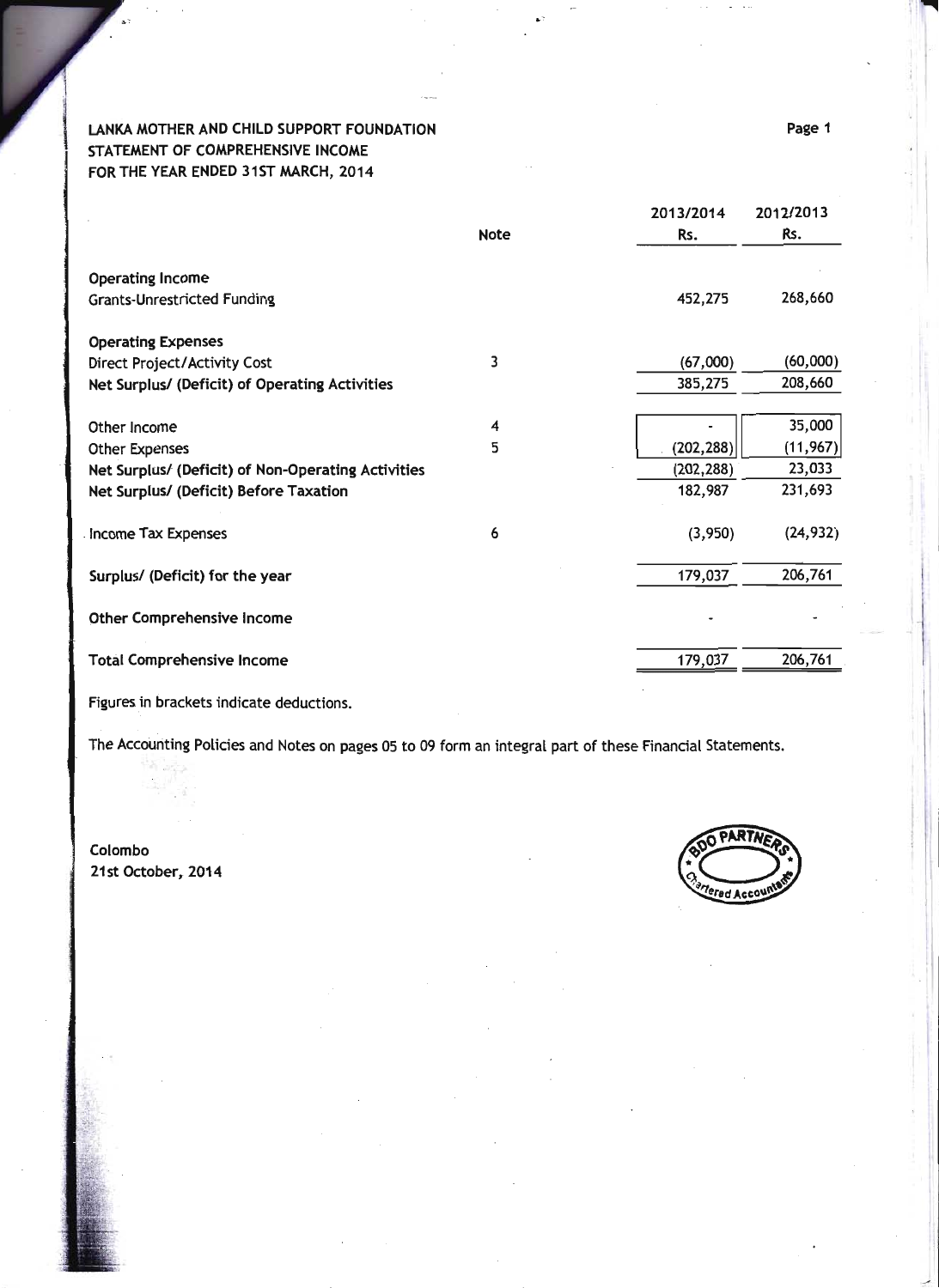# LANKA MOTHER AND CHILD SUPPORT FOUNDATION STATEMENT OF FINANCIAL POSTTION AS AT 31ST MARCH, 2014

|                                             |                   | 2013/2014 | 2012/2013 |
|---------------------------------------------|-------------------|-----------|-----------|
|                                             | <b>Note</b>       | Rs.       | Rs.       |
|                                             | President and the |           |           |
| <b>ASSETS</b>                               |                   |           |           |
|                                             |                   |           |           |
| <b>Current Assets</b>                       |                   |           |           |
| <b>Inventories - Mobile Phones</b>          |                   | 20,000    | 20,000    |
| Cash and Cash Equivalents                   | 7                 | 1,230,623 | 871,801   |
| <b>Total Assets</b>                         |                   | 1,250,623 | 891,801   |
| <b>LIABILITIES AND RESERVES</b>             |                   |           |           |
|                                             |                   |           |           |
| <b>Unrestricted Reserves</b>                |                   | 1,070,838 | 891,801   |
| Amount Due to Bogawantalawa Tea Estates Plc |                   | 179,785   |           |
| <b>Total Equity and Liabilities</b>         |                   | 1,250,623 | 891,801   |
|                                             |                   |           |           |

Figures in brackets indicate deductions.

The Accounting Policies and Notes on pages 05 to 09 form an integral part of these Financial Statements.

These Financial Statements are in compliance with the requirements of the Companies Act No.07 of 2007.

 $\Delta f$ 

Mr. Nuwan Bogaha landa Accountant

The Committee Members are responsible for the preparation and presentation of these Financial Statements

Approved and Signed for and on behalf of the Committee.

Frint Ç ----------

Atr.D.J.Ambani Committee Member

Colombo 21st October, 2014 SM/rr

.A Mr.J.Molligod Committee Member



2013t2014 2013

H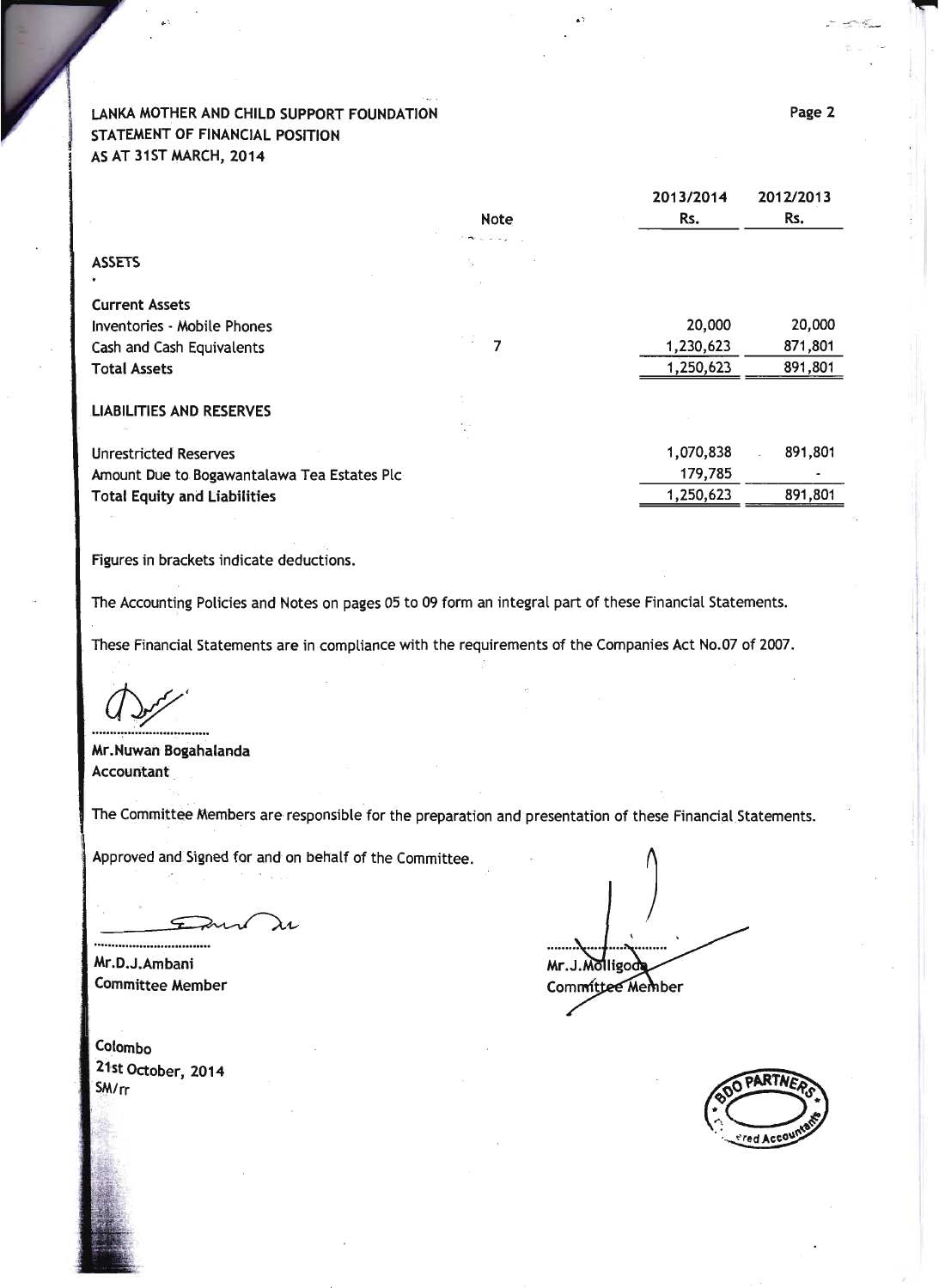# LANKA MOTHER AND CHILD SUPPORT FOUNDATION STATEMENT OF CHANGES IN RESERVES FOR THE YEAR ENDED 31ST MARCH, 2014

|                                         | <b>Unrestricted</b><br><b>Reserves</b><br>Rs. | Total<br>Rs. |
|-----------------------------------------|-----------------------------------------------|--------------|
|                                         |                                               |              |
| Balance as at 01st April, 2012          | 685,040                                       | 685,040      |
| Net Surplus / (Deficit) for the year    | 206,761                                       | 206,761      |
| Other Comprehensive Income for the year |                                               |              |
| Balance as at 31st March, 2013          | 891,801                                       | 891,801      |
| Balance as at 01st April, 2013          | 891,801                                       | 891,801      |
| Net Surplus / (Deficit) for the year    | 179,037                                       | 179,037      |
| Other Comprehensive Income for the year |                                               |              |
| Balance as at 31st March, 2014          | 1,070,838                                     | 1,070,838    |

Figures in brackets indicate deductions.

The Accounting Policies and Notes on pages 05 to 09 form an integral part of these Financial Statements.

Colombo 21st October, 2014

ered Acco

Page 3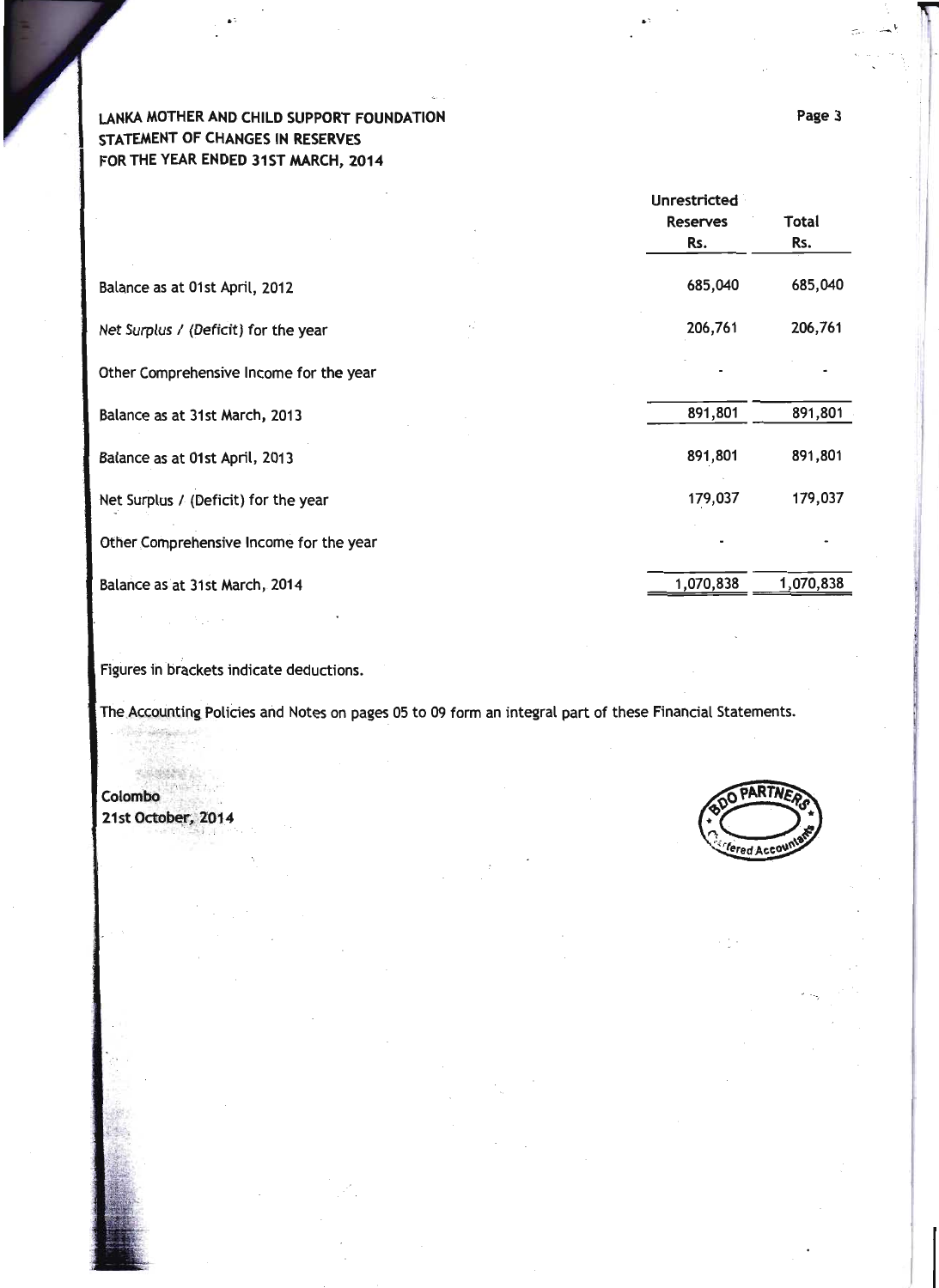LANKA MOTHER AND CHILD SUPPORT FOUNDATION STATEMENT OF CASH FLOWS FOR THE YEAR ENDED 31ST MARCH, 2014

|                                                             | 2013/2014<br>Rs. | 2012/2013<br>Rs. |
|-------------------------------------------------------------|------------------|------------------|
| <b>Cash Flows from Operating Activities</b>                 |                  |                  |
| Excess of Income Before Taxation                            | 182,987.00       | 231,693          |
| Operating Income/(Loss) Before Working Capital Changes      | 182,987          | 231,693          |
| (Increase) / Decrease in Inventories                        |                  |                  |
| (Increase) / Decrease in Related Party Transactions         | 179,785          |                  |
| <b>Cash Generated from Operations</b>                       | 362,772          | 231,693          |
| Income tax paid                                             | (3,950)          | (24, 932)        |
| Net Cash Flow from Operating Activities                     | 358,822          | 206,761          |
| Net Increase in Cash and Cash Equivalents                   | 358,822          | 206,761          |
| Cash and Cash Equivalents at Beginning of the Year (Note A) | 871,801          | 665,040          |
| Cash and Cash Equivalents at End of the Year (Note B)       | 1,230,623        | 871,801          |

|                        |           | Note A  |
|------------------------|-----------|---------|
| At the Beginning       |           |         |
|                        |           |         |
| <b>Balance at Bank</b> | 871,801   | 665,040 |
| <b>ACCOUNT CALLS</b>   | 871,801   | 665,040 |
|                        |           |         |
|                        |           | Note B  |
| At the End             |           |         |
| <b>Balance at Bank</b> | 1,230,623 | 871,801 |
|                        | 1,230,623 | 871,801 |

Figures in brackets indicate deductions.

The Accounting Policies and Notes on pages 05 to 09 form an integral part of these Financial Statements.

Colombo 21st October, 2014.

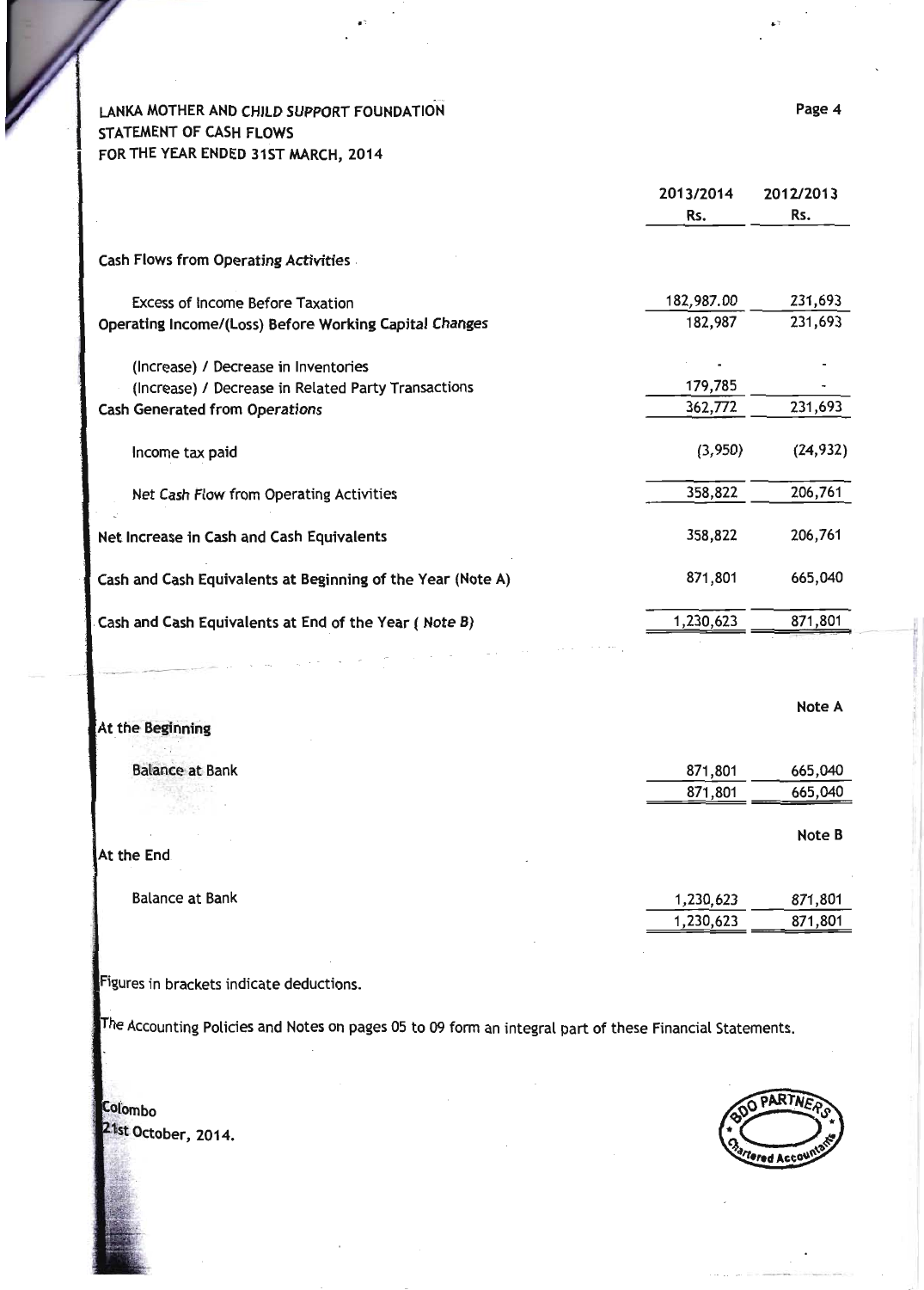# LANKA MOTHER AND CHILD SUPPORT FOUNDATION SIGNIFICANT ACCOUNTING POLICIES TO THE FINANCIAL STATEMENTS

#### **GENERAL INFORMATION**  $1.$

Lanka Mother and Child Support Foundation is a Non Governmental Organization as per the definition provided in the Sri Lanka Statement of Recommended Practice for Non Governmental Organizations.

It is registered in the Ministry of Social Welfare of Sri Lanka. The principle place of activity of the organization is located at No. 153, Nawala Road, Narahenpita, Colombo 05.

In the financial statements "organization" refers to Lanka Mother and Child Support Foundation.

Except for certain activities that will conclude on the realization of their relevant activities in accordance with the relevant terms of reference, the financial statements have been prepared on going concern basis.

The notes of financial statements on pages 05 to 09 are an integral part of the financial statements.

#### 2. **BASIS OF PREPARATION**

#### $2.1$ **Statement of Compliance**

The Statement of Financial Position, Statement of Comprehensive Income, Statement of Changes in Reserves, Statement of Cash Flows together with the Accounting Policies and Notes to the financial statements as at 31<sup>st</sup> March, 2014 and for the year then ended comply with the Sri Lanka Statement of Recommended Practice for Not-for-Profit Organisations issued by the Institute of Chartered Accountants of Sri Lanka (SL SoRP).

#### **Basis of Measurement**  $2.2$

The financial statements have been prepared using the historical cost convention.

#### $2.3$ **Functional and Presentation Currency**

The financial statements are presented in Sri Lankan Rupees (Rs.), which is the organization's functional and presentation currency. All financial information presented in Rupees has been rounded to the nearest thousands, except when otherwise indicated.

### Changes in Accounting Policies and Disclosures  $2.4$

The Accounting policies have been consistently applied, unless otherwise stated, and are consistent with those used in previous years.

### $2.5$ Significant Accounting Judgements, Estimates and Assumptions

The preparation of the financial statements requires management to make judgements, estimates and assumptions that affect the reported amounts of revenues, expenses, assets and liabilities, and the disclosure of contingent assets and liabilities, at the reporting date. However, uncertainty about these assumptions and estimates can result in outcomes that could require a material adjustment to the carrying amount of the asset or liability affected in the future.

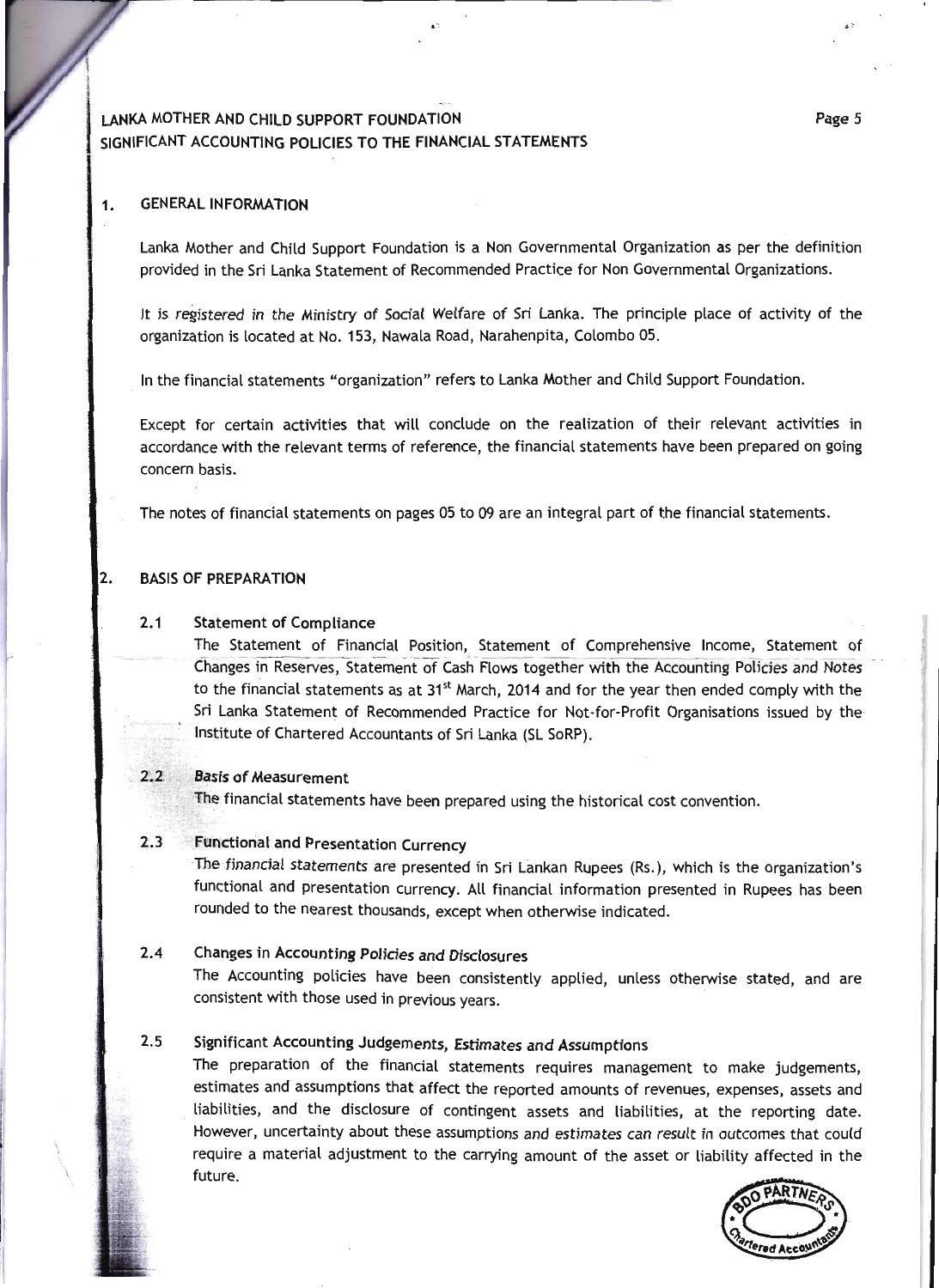# LANKA MOTHER AND CHILD SUPPORT FOUNDATION SIGNIFICANT ACCOUNTING POLICIES TO THE FINANCIAL STATEMENTS

#### Cash and Cash Equivalents 2.6

Lanka Mother and Child Support Foundation considers cash on hand, amounts due from banks and short-term deposits with an original maturity of three months or less to be "Cash and Cash Equivatents". Bank borrowings that are repayabte on demand and form an integral part of the Lanka Mother and Child Support Foundation's cash management are included as a component of cash and cash equivalents for the purpose of the Statement of Cash Flows.

#### Inventories 2.7

Inventories are valued at the lower of cost and net realizable value. Net realizable value is the price at which inventories can be reasonably expected to be sold in the market place, less any estimated cost necessary to make the sale.

cost incurred to bringing inventories to its present tocation and condition.

[tems donated for distribution or resate are not inctuded in the financiat statements untit such time they are distributed or resotd.

# 2.8 Grants and Subsidies

Grants and subsidies are recognized in the financial statements at their fair vatue. When the grant or subsidy retates to an expense it is recognized as income over the period necessary to match it with the costs, which it is intended to compensate for on a systematic basis.

Grants and subsidies related to assets are generally deferred in the Statement of Financial Position and credited to the Statement of Comprehensive lncome over the useful tife of the asset.

In the case of grants received to fund an entire project or activity, which includes the purchase of an asset, and the cost of such asset is charged with the project costs to the Statement of Comprehensive Income, the grant value is recognized as income in the same period as the cost of the asset is charged to the Statement of Comprehensive Income. On conclusion of the project, in the event that the asset is not handed over to the beneficiary or returned to the original donor, the cost of the asset is included in a memorandum inventory of Property Plant and Equipment identified as such in the financial statements.

# 2.9 Income Recognition

## Contributions / Incoming Sources

Gifts and donations received in kind are recognized at vatuation at the time that they are distributed to beneficiaries, or if received for resate with proceeds being used for the purpose of Lanka Mother and Chitd Support Foundation at the point of such sate. ltems not sold or distributed are inventorised but not recognized in the financiat statements.

Att other income is recognized when Lanka Mother and Child Support Foundation is legatty entitled to the use of such funds and the amount can be quantified. This would include income receivable through fund raising activities and donations.



&: riE4 it \*l if' i,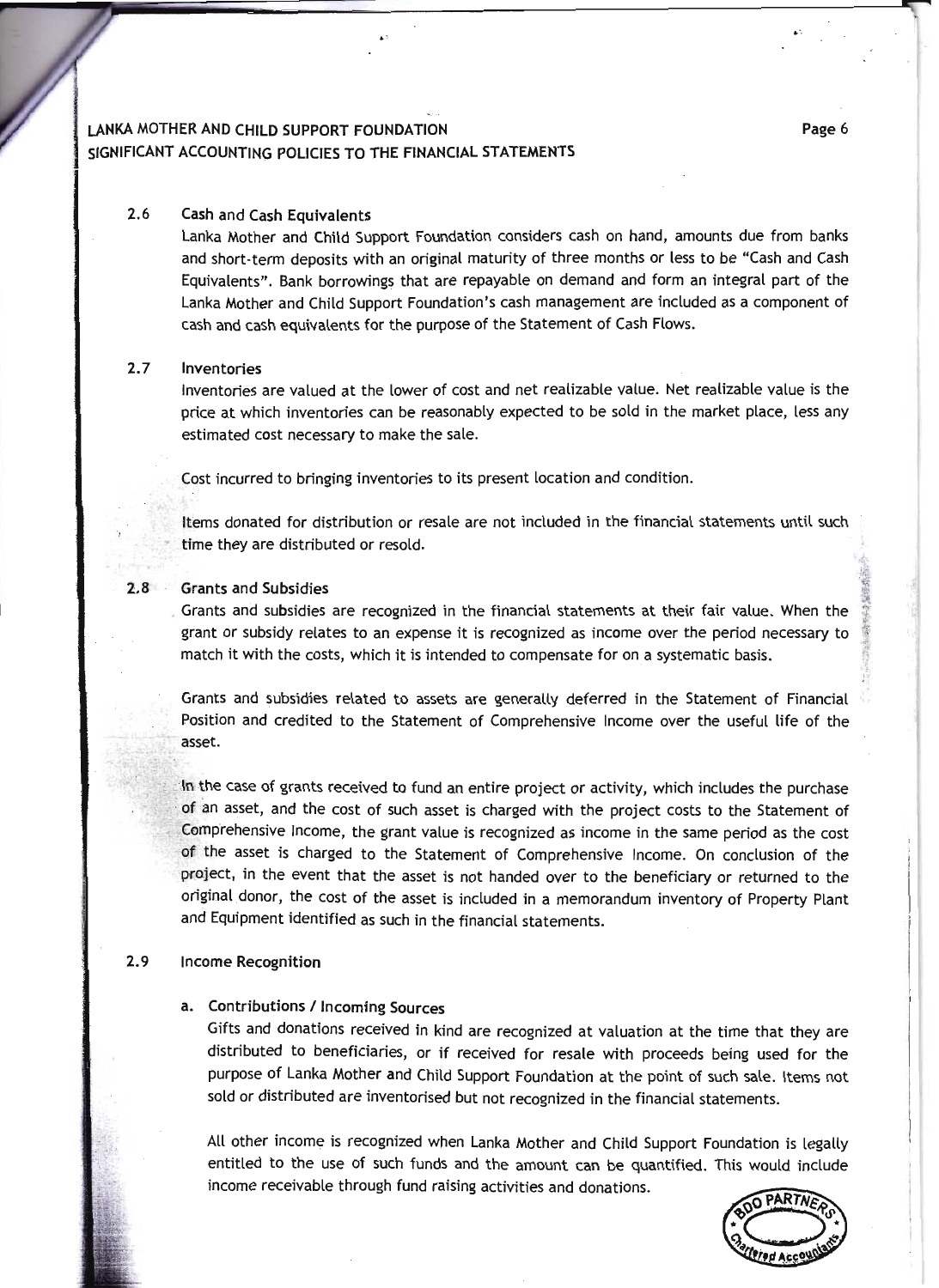# LANKA MOTHER AND CHILD SUPPORT FOUNDATION SIGNIFICANT ACCOUNTING POLICIES TO THE FINANCIAL STATEMENTS

### b. Revenue

Interest earned is recognized on an accrual basis.

Revenues eamed on services rendered are recognized in the accounting period in which the services were rendered.

Other income is recognized on an accruat basis.

### 2.10 Expenditure Recognition

Expenses in carrying out the projects and other activities of Lanka Mother and Chitd Support Foundation are recognized in the Statement of Comprehensive lncome during the period in which they are incurred.

Lanka Mother and Child Support Foundation has adopted the "Function of expense" method to present fairly the elements of Lanka Mother and Child Support Foundation's activities in its Statement of Comprehensive Income.

### 2.11 Taxation

### Current Taxes

lncome tax is provided in accordance with the provisions of the lnland Revenue Act No. 10 of 2006, on the profits earned by Lanka Mother and Chitd Support Foundation and is based on the elements of income and expenditure reflected in the Statement of Comprehensive Income and on the etements of grants received.

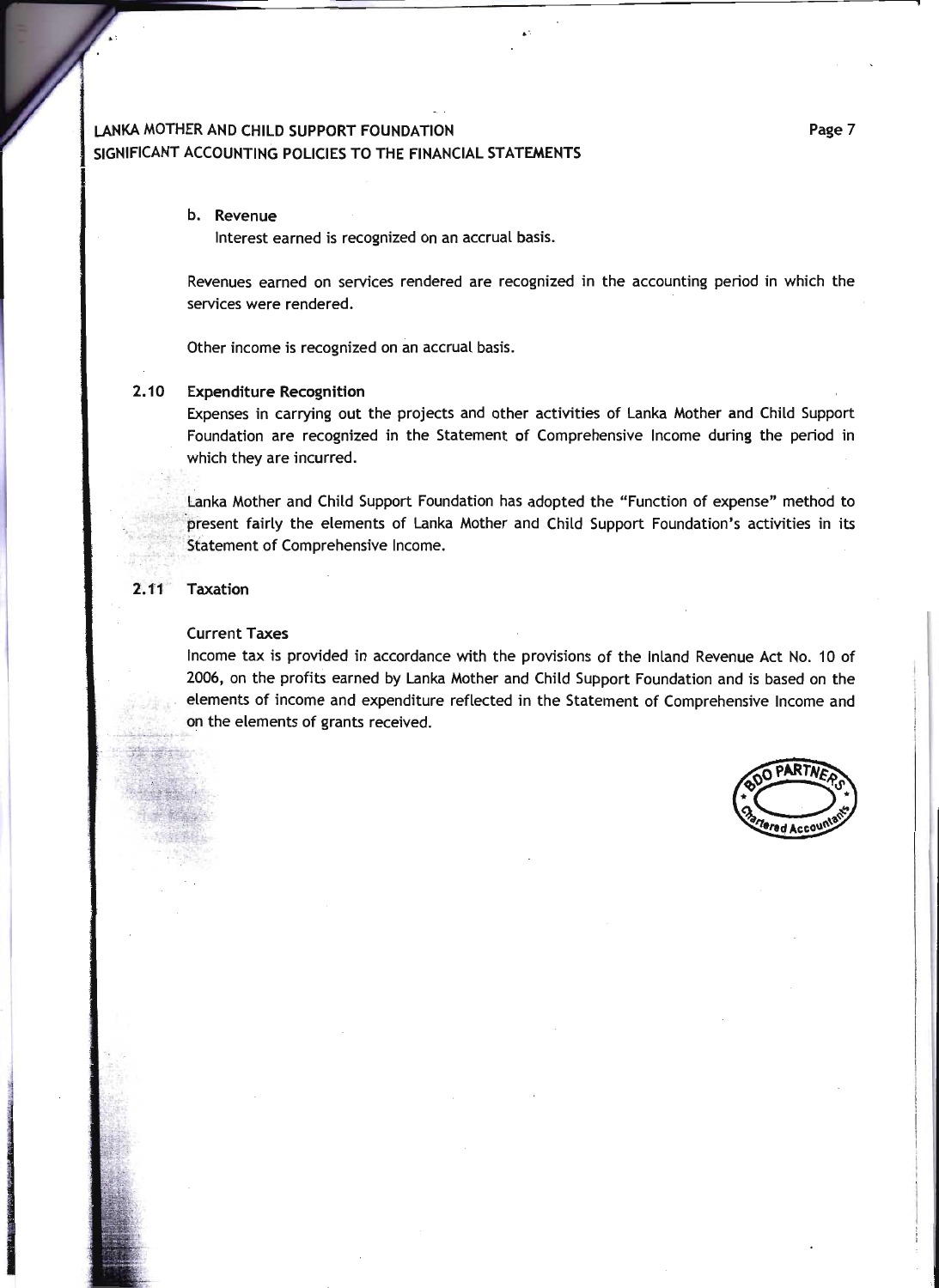# LANKA MOTHER AND CHILD SUPPORT FOUNDATION NOTES TO THE FINANCIAL STATEMENTS

|                                 | 2013/2014<br>Rs. | 2012/2013<br>Rs. |
|---------------------------------|------------------|------------------|
| DIRECT PROJECT / ACTIVITY COSTS |                  |                  |
| <b>Other Donations</b>          | 67,000           | 60,000           |
|                                 | 67,000           | 60,000           |
| OTHER INCOME                    |                  |                  |
| Reversal of Cheque Cancellation |                  | 35,000           |
|                                 |                  | 35,000           |
| <b>OTHER EXPENSES</b>           |                  |                  |
| <b>Administration Expenses</b>  | 179,785          |                  |
| <b>Registration Fee</b>         | 9,933            | 8,357            |
| <b>Bank Charges</b>             | 250              | 250              |
| Annual Registration Renewal Fee | 12,320           | 3,360            |
|                                 | 202,288          | 11,967           |

#### **INCOME TAX EXPENSES** 6.

 $3.$ 

4.

5.

6.1 In terms of the Inland Revenue Act No. 10 of 2006 and amendments thereto, the Foundation is liable for Income Tax at 28% on 3% of the Donations received.

| .2 3% of the Total Receipts           | 13,568 | 8,060 |
|---------------------------------------|--------|-------|
|                                       |        |       |
| Total Liability (Taxable @28%)        | 3,799  | 2,257 |
| Other Income                          |        |       |
| <b>Tax Liability</b>                  | 3,799  | 2,257 |
| <b>PARTICULAR AND STATE</b>           |        |       |
|                                       |        |       |
| .3 Income Tax Expense of the period   |        |       |
| Payment for Assessment Year 2012/2013 | 2,257  | 7,412 |
|                                       |        |       |

Payment for Assessment Year 2013/2014 1,693 17,520 3,950 24,932

Current tax libility is not recognized in the books of accounts during the year due to the fact that "expenditure is only recorded when they are pay by the Foundation" (According to policy 2.1.1).



Page 8